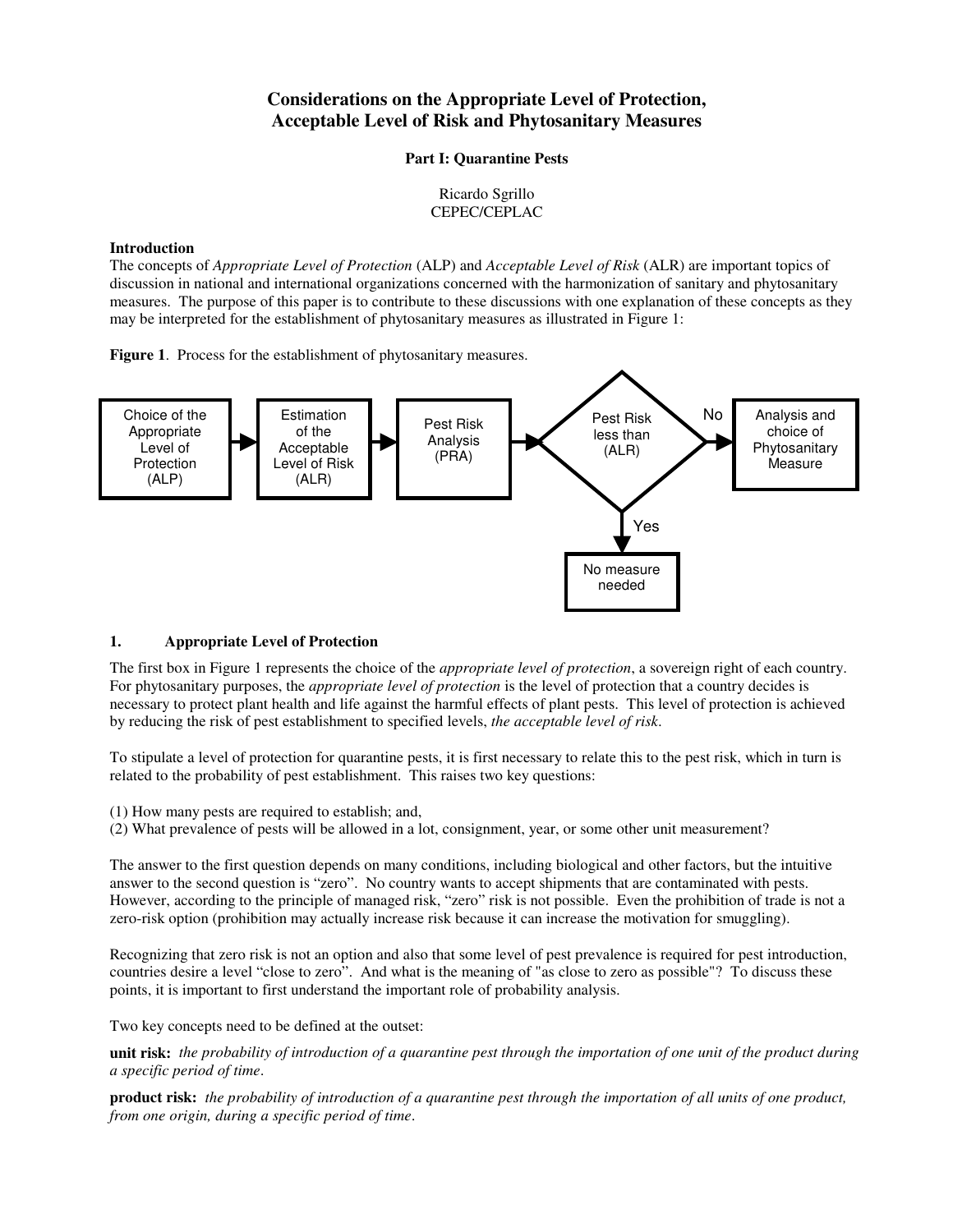The *importation risk* is estimated by multiplying the *unit risk* by the number of all the units of the product. The result represents the number of expected introductions per time unit. The reciprocal of the importation risk (1/risk) expresses the expected period of time between two introductions, which may be called the **introduction period.** Each case may be described by the **unit introduction period** and **product introduction period**. Using one year as the time unit, and assuming a risk of 0.01, we would expect one introduction each 100 years (1/0.01). Table 1 shows some of the relationships between *unit risk*, *product risk* and correspondent *introduction periods* where there are 100,000 total units in the consignments in one year.

| Unit risk       | Unit introduction period<br>(Years) | Product risk $1$ | <b>Product introduction</b><br>period (Years)                        |
|-----------------|-------------------------------------|------------------|----------------------------------------------------------------------|
| $\mathbf{1}$    | 1                                   | 100,000          | 0.00001<br>(one introduction each 5.2)<br>minutes)                   |
| 0.1             | 10                                  | 10,000           | 0.0001<br>(one introduction each 52)<br>minutes)                     |
| 0.01            | 100                                 | 1,000            | 0.001<br>(one introduction each 8.7<br>hours)                        |
| 0.001           | 1000                                | 100              | 0.01<br>(one introduction each 3,6<br>days)                          |
| 0.0001          | 10,000                              | 10               | $\overline{0.1}$<br>(one introduction each 36.5<br>$\frac{days)}{1}$ |
| 0.00001         | 100,000                             | 1                | (one introduction each year)                                         |
| 0.000001        | 1,000,000                           | 0,1              | 10<br>(one introduction each 10)<br>years)                           |
| 0.0000001       | 10,000,000                          | 0,01             | 100                                                                  |
| 0.00000001      | 100,000,000                         | 0,001            | 1,000                                                                |
| 0.000000001     | 1,000,000,000                       | 0,0001           | 10,000                                                               |
| 0.0000000001    | 10,000,000,000                      | 0,00001          | 100,000                                                              |
| 0.00000000001   | 100,000,000,000                     | 0,000001         | 1,000,000                                                            |
| 0.000000000001  | 1,000,000,000,000                   | 0,0000001        | 10,000,000                                                           |
| 0.0000000000001 | 10,000,000,000,000                  | 0,00000001       | 100,000,000                                                          |

**Table 1**. Relationship between *unit risk*, *product risk* and corresponding *introduction periods.*

<sup>1</sup> Number of expected introductions in one year, considering the importation of  $100,000$  units

Each row in Table 1 represents a different level of product risk and a corresponding introduction period which also represents a level of protection. Some conclusions that may be drawn from the Table include:

- ♣ The *level of protection* is inversely proportional to the risk but it is not the risk itself.
- ♣ Zero risk (or full protection) is not practically achievable because there is always some likelihood of pest introduction if the quarantine pest is present in the origin.
- ♣ More protection is attained with lower risk.
- ♣ The risk of introduction increases with the increasing number of imports, implying that a country could perhaps require an annual quota for importation to maintain an acceptable level of risk (although technically justified, the practical implications of implementing such a requirement may be difficult).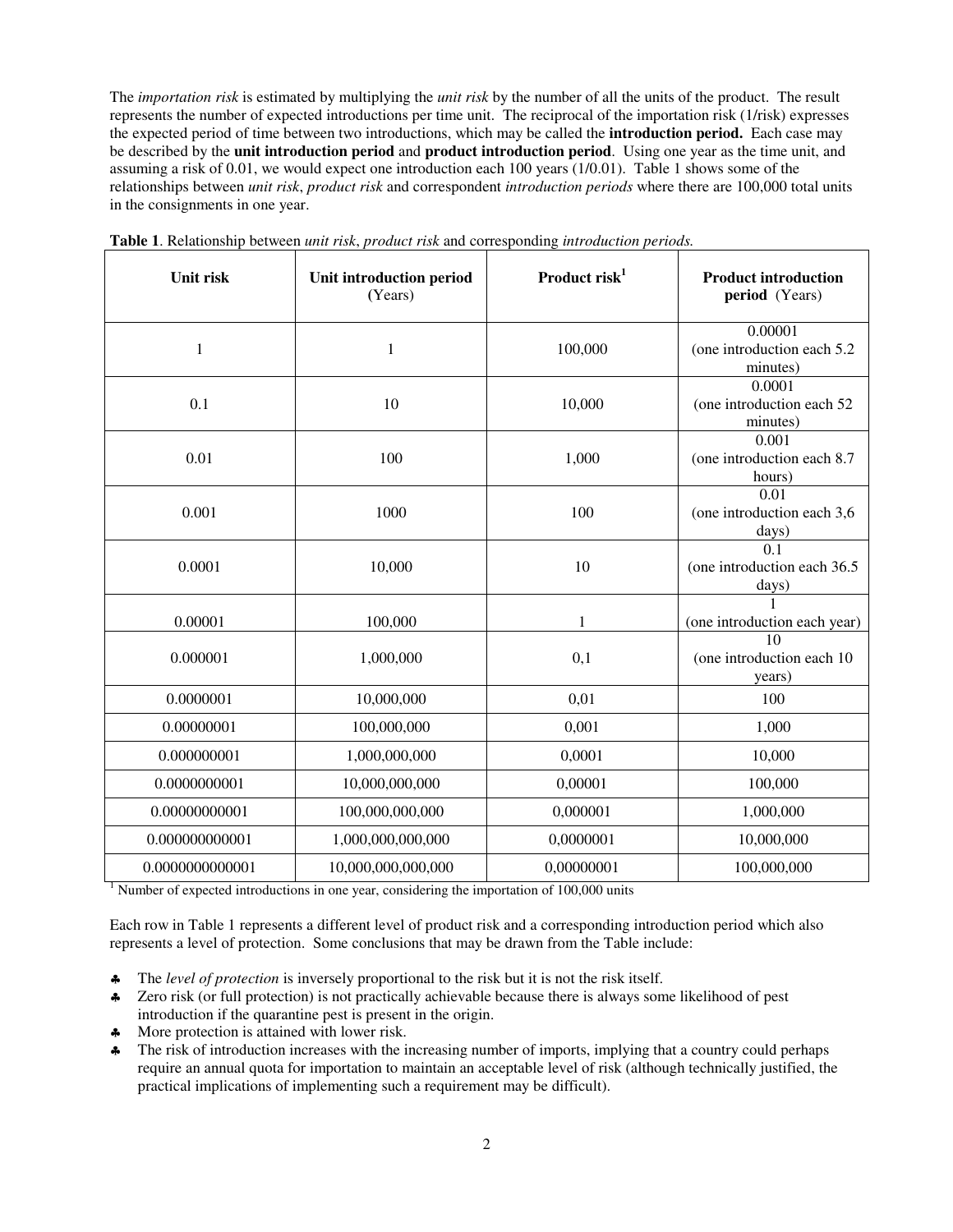So what is the meaning of "close to zero"? Is 0.00001 or the probability one introduction each 100,000 years close to zero? Or is it the probability of one introduction every 500 years? The main point to note at this stage is that although countries have the sovereign right to choose their *appropriate level of protection*, it is difficult to understand what this means unless it is expressed quantitatively in relation to an *acceptable level of risk*. This is consistent with the principle of transparency.

One way to express the *level of protection* numerically is as  $log_{10}$  of the *product introduction period<sup>1</sup>*:

# **Level** of protection =  $\log(\text{Product introduction period})$  **Equation 1**

Table 2 demonstrates the relationship of the *product introduction period* and *product risk* to the *level of protection* associated with representative levels from -1 to 6. As an example, a country may decide that 3 is an *appropriate level of protection*. This means that it accepts a *product risk* of 0.001, which is equivalent to one introduction every 1,000 years. This does not mean there will be an introduction every 1,000 years, but rather that this is the mean of a probability distribution with some probability that an introduction will occur in the first year and likewise a probability that introduction will occur in 999 years or later.

| Level of   | Product introduction period | Product risk                  |
|------------|-----------------------------|-------------------------------|
| Protection |                             | (introductions per time unit) |
| - 1        | 0.1                         |                               |
|            |                             |                               |
|            | 10                          | 0.1                           |
|            | 100                         | 0.01                          |
|            | 1,000                       | 0.001                         |
|            | 10,000                      | 0.0001                        |
|            | 100,000                     | 0.00001                       |
|            | 1,000,000                   | 0.000001                      |

**Table 2**. *Level of Protection* in relation to *product introduction period* and *product risk*

The decision to specify an *appropriate level of protection* may not be based only on biological criteria but could also account for political, social, and economic aspects. For example:

- The country produces less than is needed and therefore has to import to supply the market (pushes ALP down)
- The country will lose international markets through the establishment of the pest (pushes ALP up)
- The importation would lower the price of the product, reducing the demand pressure and helping to reduce inflation pressure (pushes ALP down)
- The establishment of the pest will increase the production costs and the product would loose competitiveness (pushes ALP down)
- The national industry will have to improve the competitiveness of its product by improving the quality and decreasing the price (pushes ALP down)
- New employment would be generated through the need for handling a greater volume of the product (pushes ALP down).
- The crop in the importing country has strategic economic and social importance and the establishment of a new pest would have catastrophic consequences (strongly pushes ALP up)

# **2. Acceptable Level of Risk**

 $\overline{a}$ 

The second box in Figure 1 refers to the estimation of the *acceptable level of risk*. This should be a straightforward procedure. From Equation 1 we can estimate the *acceptable level of risk* based on the *appropriate level of protection* and from the number of units to be imported:

<sup>&</sup>lt;sup>1</sup>It should be noted that a negative *level of protection* means that more then one introduction per time unit is expected.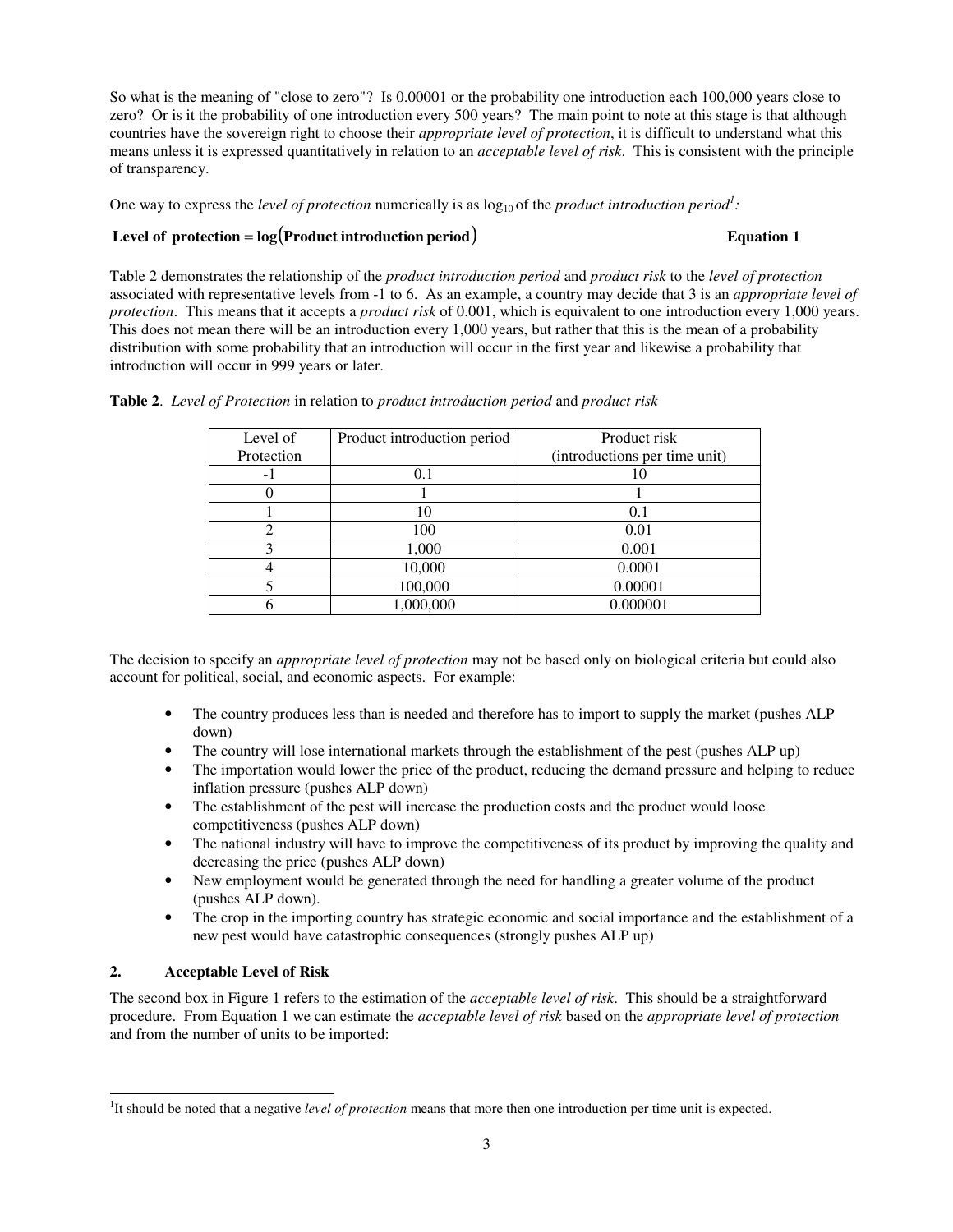# **Appropriate level of protection <sup>10</sup>** −

### **Acceptable Level of Risk**

**Number of units**

**Equation 2** 

For example, if a country establishes its *appropriate level of protection* as 2.7 (one introduction each 500 years), and intends to import 2,000 units, then the *acceptable level of risk* is 0.000001. This ALR refers to the *unit risk*.

#### **3. Pest Risk Analysis**

The next box in Figure 1 refers to pest risk analysis. This is a well-known procedure that does not require discussion in this paper. It is only necessary to note that a quantitative PRA would generate a *probability of introduction* and the statistics associated with it. If this probability is less then the *acceptable level of risk*, no measure should be required.

#### **4. Phytosanitary Measure**

The last box in Figure 1 represents the analysis and choice of phytosanitary measures. This is also a straightforward procedure but it requires that two additional concepts are defined:

**risk of failure (of the measure):** *the proportion of the pest population that is not removed from the product by the phytosanitary measure*.

**efficacy (of the measure):** *the percentage of the population that is removed from the product by the phytosanitary measure*. *Sampling and experimentation are used to estimate efficacy.* 

The relationship between these variables is expressed in Equation 3:

Risk of failure 
$$
= 1 - \frac{Efficiency}{100}
$$
 Equation 3

The objective is to find a measure whose *risk of failure* multiplied by *the probability of introduction* (as estimated by PRA) will be equal or lower than the *acceptable level of risk*. This may be called the **minimum required efficacy** and the corresponding risk of failure would be the **maximum allowable risk of failure.** These concepts, together with Equation 3 are used to generate equation 4, where the *minimum required efficacy* may be estimated from the *acceptable level of risk* and from the *probability of introduction*:

Minimum Required Efficiency = 
$$
100 \times \left( 1 - \frac{\text{Accetable Level of Risk}}{\text{Probability of Introduction}} \right)
$$

\nMaximum Allowable Risk of Failure =  $\frac{\text{Acceptable Level of Risk}}{\text{Prepathed } \left( 1 - \frac{\text{Acceptable Level of Risk}}{\text{Prepathed } \left( 1 - \frac{\text{Acceptable Level of Risk}}{\text{Prepathed } \left( 1 - \frac{\text{Acceptable Level of Risk}}{\text{Prepathed } \left( 1 - \frac{\text{Step 1}}{\text{Prepathed } \left( 1 - \frac{\text{Step 2}}{\text{Prepathed } \left( 1 - \frac{\text{Step 3}}{\text{Prepathed } \left( 1 - \frac{\text{Step 4}}{\text{Prepathed } \left( 1 - \frac{\text{Step 5}}{\text{Prepathed } \left( 1 - \frac{\text{Step 6}}{\text{Pregraphed } \left( 1 - \frac{\text{Step 7}}{\text{Pregraphed } \left( 1 - \frac{\text{Step 7}}{\text{Pregraphed } \left( 1 - \frac{\text{Step 8}}{\text{Pregraphed } \left( 1 - \frac{\text{Step 8}}{\text{Pregraphed } \left( 1 - \frac{\text{Step 8}}{\text{Pregraphed } \left( 1 - \frac{\text{Step 8}}{\text{Pregraphed } \left( 1 - \frac{\text{Step 8}}{\text{Pregraphed } \left( 1 - \frac{\text{Step 8}}{\text{Pregraphed } \left( 1 - \frac{\text{Step 8}}{\text{Pregraphed } \left( 1 - \frac{\text{Step 8}}{\text{Pregraphed } \left( 1 - \frac{\text{Step 8}}{\text{Pregraphed } \left( 1 - \frac{\text{Step 8}}{\text{Pregraphed } \left( 1 - \frac{\text{Step 8}}{\text{Pregraphed}} \right)}{\text{Pregraphed } \left( 1 - \frac{\text{Step 8}}{\text{Pregraphed}} \left( 1 - \frac{\text{Step 9}}{\text{Pregraphed}} \left( 1 - \frac{\text{Step 9}}{\text{Pregraphed}} \left( 1 - \frac{\text{Step 9}}{\text{Pregraphed}} \left( 1 - \frac{\text{Step 9}}{\text{Pregraphed}} \left( 1 - \frac{\text{Step 9}}{\text{Pregraphed}} \left( 1 - \frac{\text{Step 9}}{\text{Pregraphed}} \left( 1 - \frac{\text{Step 9}}{\text{Pregraphed}} \left( 1 -$ 

**Probability of Introduction**

After this point it is necessary to compare the *minimum required efficacy* (or the *maximum allowable risk of failure*) with the actual *efficacies* (or *risk of failure*) of the available phytosanitary measures and to choose the most appropriate measure on this basis, considering also the need to choose the least trade restrictive measure if there are equivalent options. An economic analysis may also be useful for further evaluating measures where there are multiple options.

#### **5. Example**

To demonstrate the application of the above concepts in practice, assume a hypothetical situation where:

- ♣ Country *A* wants to export 20,000 boxes/year of a product to country *B*.
- ♣ Country *B* is concerned with a quarantine pest that occurs in country *A* and is known to be associated with the product to be exported.

The task is to choose appropriate measures based on a specified level of protection and calculations made from data supplied through PRA.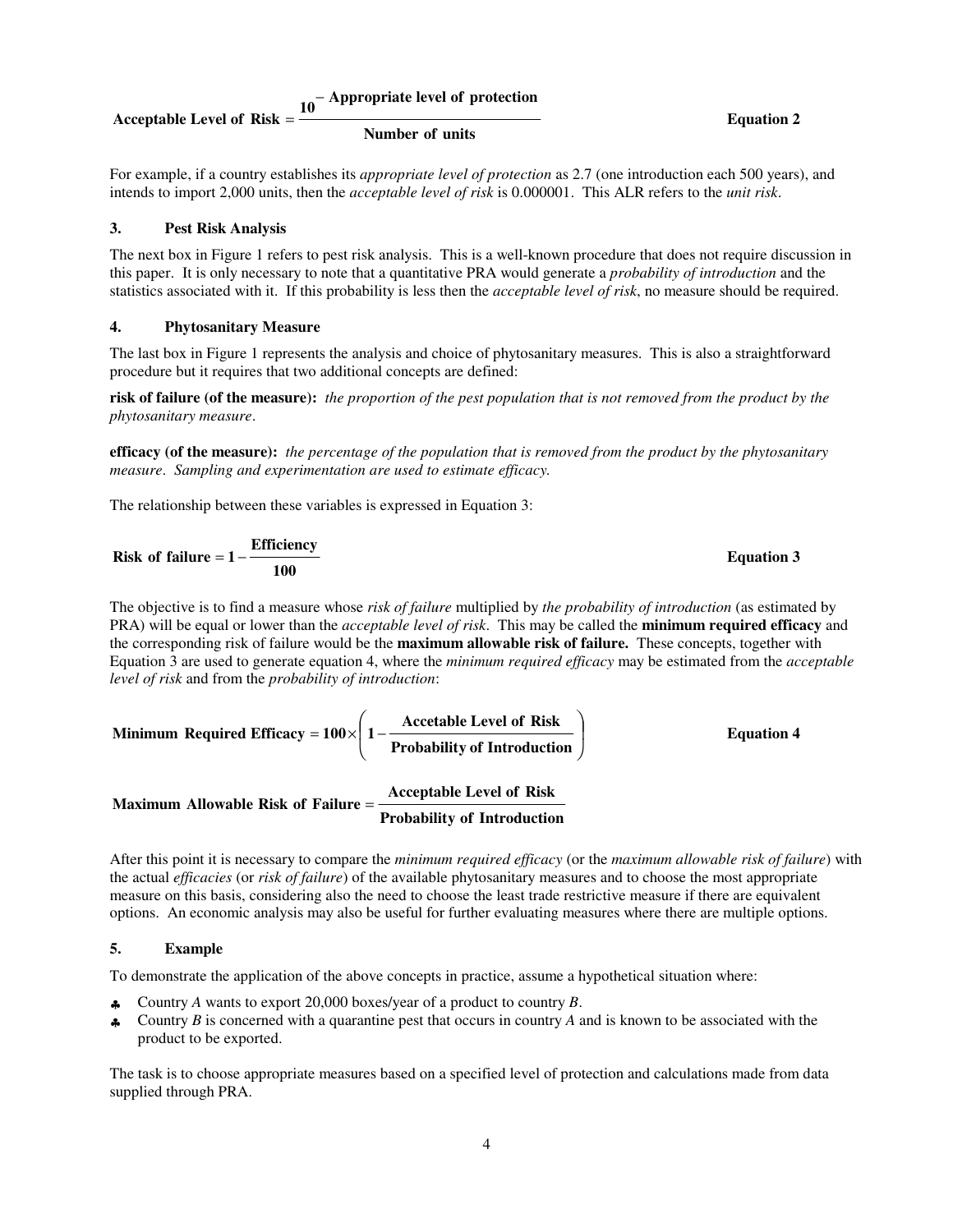#### **5.1. Appropriate Level of Protection (ALP) for country** *B***:**

Taking into account relevant economic, social and political factors, country *B* stipulates an *appropriated level of protection* of 2.48. The expected period of time between two introductions is 300 years and this is considered satisfactory for country *B*.

#### **5.2. Acceptable Level of Risk (ALR)**

The *acceptable level of risk*, estimated with Equation 2 is:

0.000000166 20,000 Acceptable level of risk  $=$   $\frac{10}{10}$ 2.48  $=\frac{1}{2}$  = −

#### **5.3. Pest Risk Analysis**

Country *B* developed a quantitative PRA with the results found in Table 3.

| Probability of<br>infestation at the<br>origin | Probability<br>of failure of<br>inspection in<br>country $A$ | Probability of<br>survival during<br>handling and<br>transport | Probability of<br>failure of<br>inspection in<br>country $B$ | Probability the pest is<br>moved to a suitable<br>environment for<br>establishment | Final Probability of<br>introduction for each<br>imported box |
|------------------------------------------------|--------------------------------------------------------------|----------------------------------------------------------------|--------------------------------------------------------------|------------------------------------------------------------------------------------|---------------------------------------------------------------|
| (0.9)                                          | (0.1)                                                        | (0.8)                                                          | (0.1)                                                        | (0.2)                                                                              | $= 0.00144$                                                   |

**Note:** the pest risk analysis should be complete, evaluating also the probability of establishment, economic losses, etcetera. All relevant statistics should also be estimated and considered (e.g., distribution of errors).

# **5.4 Choice of Phytosanitary Measure**

To begin, country *B* uses Equation 4 to estimate the *minimum required efficacy* and the *maximum allowable risk of failure*:

Minimum required efficiency = 
$$
100 \times \left(1 - \frac{0.000000166}{0.00144}\right)
$$
 = 99.98847

**0.0001153 0.00144 0.000000166 Maximum allowed risk of failure** = =

To facilitate the choice of the measures, country *B* will compare the measures through a matrix representing the relationship of the *maximum allowed risk of failure* and the *risk of failure* of each measure (Table 4). The threshold value is 1. Any measure with a value smaller then 1 does not provide for the *appropriate level of protection* and vice-versa. Other methods to compare measures could be used.

|  | <b>Table 4.</b> Parameters of the available measures |
|--|------------------------------------------------------|
|--|------------------------------------------------------|

|                                                           | N <sub>0</sub> | Inspection | Treatment | Place free | <b>Systems</b> | Area free | No trade |
|-----------------------------------------------------------|----------------|------------|-----------|------------|----------------|-----------|----------|
|                                                           | measure        |            |           |            | approach       |           |          |
| Efficacy <sup>1</sup>                                     | $0\%$          | $90\%$     | 99.9998%  | 99.2%      | 99.8%          | 99.9999%  | 100%     |
| <b>Risk</b> (probability) of<br>failure of the<br>measure |                | 0.1        | 0.000002  | 0.008      | 0.002          | 0.000001  | $\Omega$ |
| Measure index <sup>2</sup>                                | $\Omega$       | 0.001153   | 57.80     | 0.0144     | 0.0576         | 115.34    | $\infty$ |

**<sup>1</sup>** Efficacy data is derived from experimentation and sampling (confidence limits should also be considered)

<sup>2</sup> Measure index  $=$   $\frac{\text{Maximum allowed risk of failure}}{\text{Mean}}$ 

Risk of failure of the measure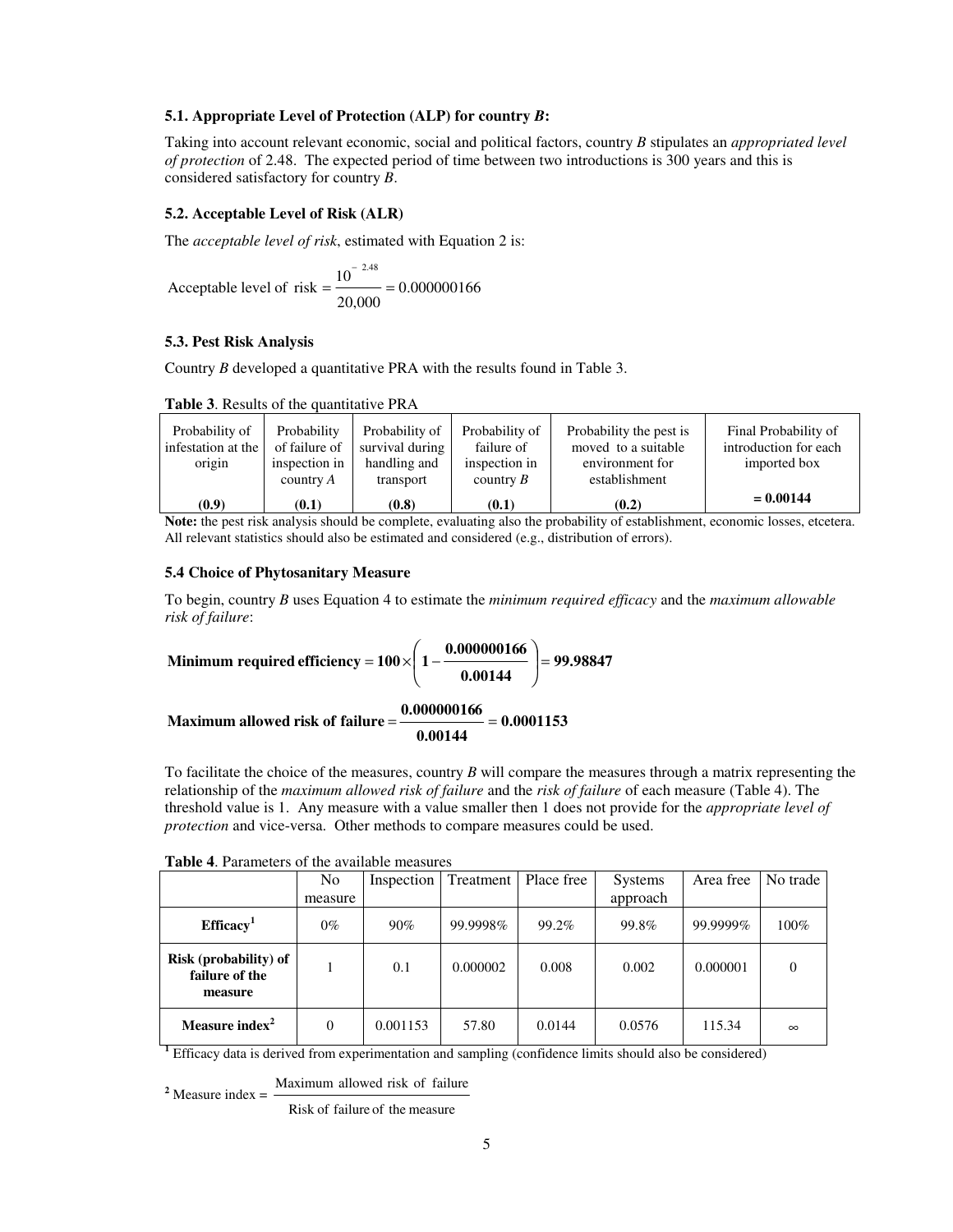**Figure 2**. Graphical comparison of the measures



#### **5.5. Conclusions**

Country *B* may accept the import of 20,000 boxes from country *A*, but should require treatment to achieve the *appropriate level of protection*. Area freedom would also be acceptable since this would provide even a greater protection level, but it may be viewed as more trade restrictive.

#### **5.6 Alternatives**

Suppose that the exporting country has no free areas and that there is no treatment for the pest. The only thing that the exporting country could offer as a phytosanitary measure in this case is a systems approach with the efficiency shown in Table 4.

Following all the steps backward, country *B* estimates that the *level of protection* it will achieve would correspond to one introduction every 15 years. However, the *appropriate level of protection* could be attained with the system approach if country *B* authorizes importation of only 1,000 boxes each year. Also if country *A* increases the *efficacy* of its systems approach up to the *minimum required efficicacy* (99.98847) the *appropriate level of protection* established by country *B* will be achieved.

#### **6. Summary of the concepts and definitions introduced**

Following are the main concepts introduced in this paper and definitions proposed for each.

| Efficacy (of a phytosanitary measure)   | Percentage of the pest population that is removed from a product by a<br>phytosanitary measure          |
|-----------------------------------------|---------------------------------------------------------------------------------------------------------|
| Level of protection                     | $Log10$ of the <i>product introduction period</i>                                                       |
| Maximum allowable risk of failure (MAR) | The maximum level of failure for a phytosanitary measure which<br>achieves the acceptable level of risk |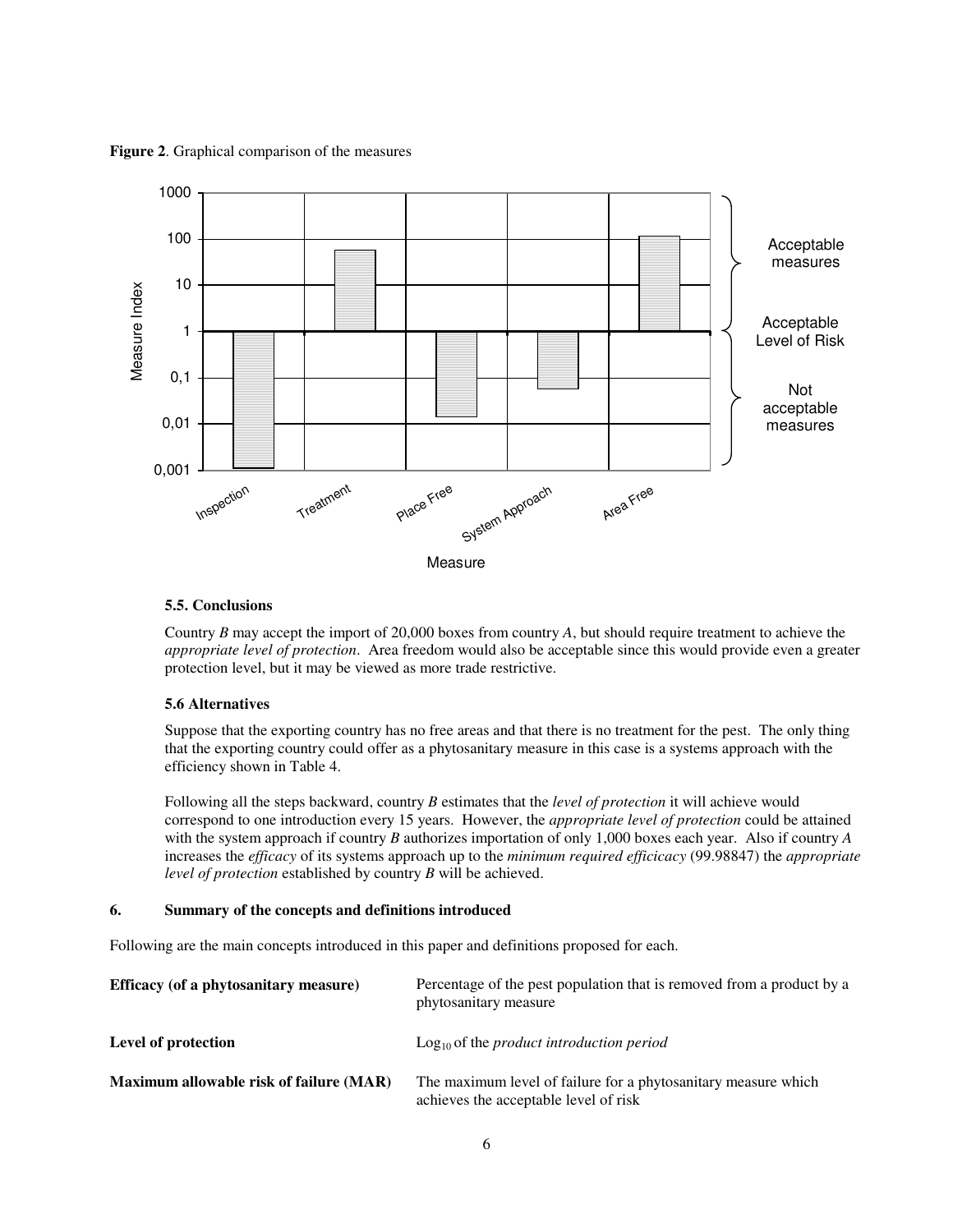| Minimum required efficacy (MRE)              | Minimum efficacy of a phytosanitary measure required to achieve the<br>acceptable level of risk                                                                                                                       |
|----------------------------------------------|-----------------------------------------------------------------------------------------------------------------------------------------------------------------------------------------------------------------------|
| <b>Product introduction period</b>           | Expected period of time between the mean probability of two<br>introductions resulting from the importation of all units of one product<br>from one origin. Mathematically, the reciprocal of the <i>product risk</i> |
| <b>Product risk</b>                          | Probability of introduction of a pest through the importation of all units<br>of one product, from one origin, during a specified period of time                                                                      |
| Risk of failure (of a phytosanitary measure) | Proportion of a pest population that is not removed from a product by a<br>phytosanitary measure.                                                                                                                     |
| Unit introduction period                     | Expected period of time between two introductions resulting from the<br>importation of one unit of the product. Mathematically, the reciprocal<br>of the <i>unit risk</i>                                             |
| Unit risk                                    | Probability of introduction of a pest through the importation of one unit<br>of the product during a specific period of time                                                                                          |

# **7. Graphical Summary of the Relationships**

Figure 3 is a graphical demonstration of the relationship between the *maximum allowable risk of failure* of the phytosanitary measure, the *probability of introduction* (as estimated by PRA), and the *appropriate level of protection*.

**Figure 3.** Relationship between the risk of failure, probability of introduction and appropriate level of protection